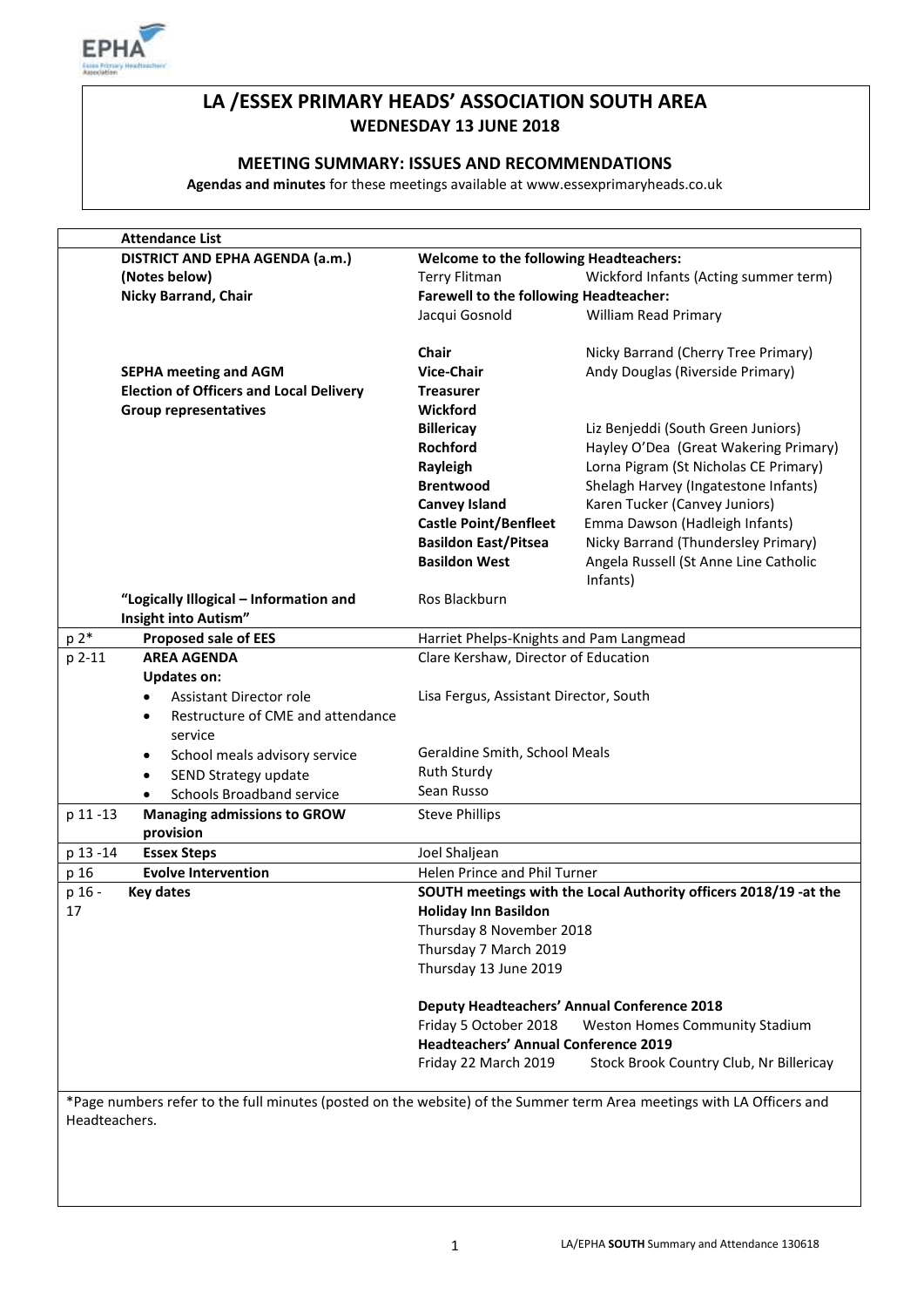

# **LA /ESSEX PRIMARY HEADS' ASSOCIATION SOUTH AREA DISTRICT AND AREA MEETING WEDNESDAY 13 JUNE 2018 ATTENDANCE**

| Present                                                                                                   |                                  | Rochford/Rayleigh/Castle Point/Canvey Island |                               |  |
|-----------------------------------------------------------------------------------------------------------|----------------------------------|----------------------------------------------|-------------------------------|--|
| Basildon/Billericay/Wickford                                                                              |                                  |                                              |                               |  |
| Nicky Barrand                                                                                             | <b>Cherry Tree Primary</b>       | Elizabeth Atay                               | <b>Westerings Primary</b>     |  |
| Elizabeth Benjeddi                                                                                        | South Green Juniors              | Emma Dawson                                  | Thundersley Primary           |  |
| Sharon Branch                                                                                             | Sunnymede Juniors                | Andy Douglas                                 | Riverside Primary             |  |
| Luke Bulpett                                                                                              | <b>Brightside Primary</b>        | <b>Richard Green</b>                         | Grove Wood Primary            |  |
| Dan Chapman                                                                                               | Hilltop Infants                  | Robin Goodier                                | <b>Holt Farm Infants</b>      |  |
| Nicola Coggin                                                                                             | <b>Briscoe Primary</b>           | Jacqui Gosnold                               | William Read Primary          |  |
| Lyn Corderoy                                                                                              | <b>Grange Primary</b>            | Melissa Heatherson                           | <b>Hockley Primary</b>        |  |
| Hayley Dyer                                                                                               | Crays Hill Primary               | Helen King                                   | Kents Hill Infants            |  |
| Jo Farrow                                                                                                 | Greensted Infants & Nursery      | Emma Lane                                    | Leigh Beck Infants            |  |
| <b>Courtney Freese</b>                                                                                    | The Willows Primary              | Hayley O'Dea                                 | <b>Great Wakering Primary</b> |  |
| Paul Hillson                                                                                              | <b>Hilltop Juniors</b>           | Louise Putt                                  | Bentley St Pauls CE Primary   |  |
| Stephanie Ireland                                                                                         | South Green Infants              | Lou Nelson                                   | Down Hall Primary             |  |
| Huma Karim                                                                                                | Noak Bridge Primary              | Gary Soars                                   | <b>Edward Francis Primary</b> |  |
| Nina Kemp                                                                                                 | <b>Whitmore Primary</b>          | Catherine Stalham                            | <b>Winter Gardens Primary</b> |  |
| Jenny McCutcheon                                                                                          | Fairhouse Primary                | Anne Marie Taylor                            | St Katherine's CE Primary     |  |
| Lucy Mitchell                                                                                             | North Crescent Primary           | Karen Tucker                                 | Canvey Juniors                |  |
| Katherine Parker                                                                                          | St Peter's Catholic Primary      |                                              |                               |  |
| Penny Pepper                                                                                              | <b>Eversley Primary</b>          | <b>Brentwood</b>                             |                               |  |
| Harriet Phelps-Knights                                                                                    | Janet Duke Primary               | Clare Branton                                | Willowbrook Primary           |  |
| Angela Russell                                                                                            | St Anne Line Catholic Infants    | Jenni Evans                                  | <b>Warley Primary</b>         |  |
| Angela Savill                                                                                             | <b>Bardfield Primary</b>         | Andrea Farrant                               | <b>Blackmore Primary</b>      |  |
|                                                                                                           |                                  | <b>Wayne Harris</b>                          | Long Ridings Primary          |  |
| <b>Apologies</b>                                                                                          |                                  | Shelagh Harvey                               | Ingatestone Infants           |  |
| Jackie Avis                                                                                               | Doddinghurst Juniors             | Caroline L'Estrange                          | St Thomas of Canterbury       |  |
| <b>Kerry Greary</b>                                                                                       | The Phoenix Primary              | Nina Mackay                                  | Kelvedon Hatch Primary        |  |
|                                                                                                           |                                  | Matt O'Grady                                 | West Horndon Primary          |  |
| <b>In Attendance</b>                                                                                      |                                  | <b>Bernadette Rossiter</b>                   | St Joseph the Worker CP       |  |
| Pam Langmead                                                                                              | <b>EPHA Professional Officer</b> | <b>Neil Taggart</b>                          | Ingatestone and Fryerning Jun |  |
| Sue Crace                                                                                                 | Downham CE Primary               |                                              |                               |  |
| Jacquie Barber                                                                                            | <b>Rettendon Primary</b>         |                                              |                               |  |
| Andy Lucas                                                                                                | Parkwood Academy                 |                                              |                               |  |
| Patricia Burgess                                                                                          | St John Fisher, Loughton         |                                              |                               |  |
| Simon Harbrow                                                                                             | <b>SEAT</b>                      |                                              |                               |  |
| Emma Prince                                                                                               | Evolve Intervention              |                                              |                               |  |
| Joel Shaljean                                                                                             | <b>Essex Steps</b>               |                                              |                               |  |
| <b>LA Officers</b>                                                                                        |                                  |                                              |                               |  |
| Clare Kershaw                                                                                             | Director of Education            | <b>Geraldine Smith</b>                       | <b>Schools Meals Support</b>  |  |
| Lisa Fergus                                                                                               | Assistant Director, South        | Megan Fluker                                 | <b>Schools Meals Support</b>  |  |
| Kerry Howard                                                                                              | Head of SEND, South              | Gemma Burton                                 | <b>SEMH Panel</b>             |  |
| <b>Steve Philips</b>                                                                                      | <b>CSS</b>                       | Abi Cansdale                                 | <b>SEMH Panel</b>             |  |
| Note: If your attendance or apologies have not been noted please contact the EPHA Professional Officer at |                                  |                                              |                               |  |

[pam@langmead.me.uk](mailto:pam@langmead.me.uk) for amendment.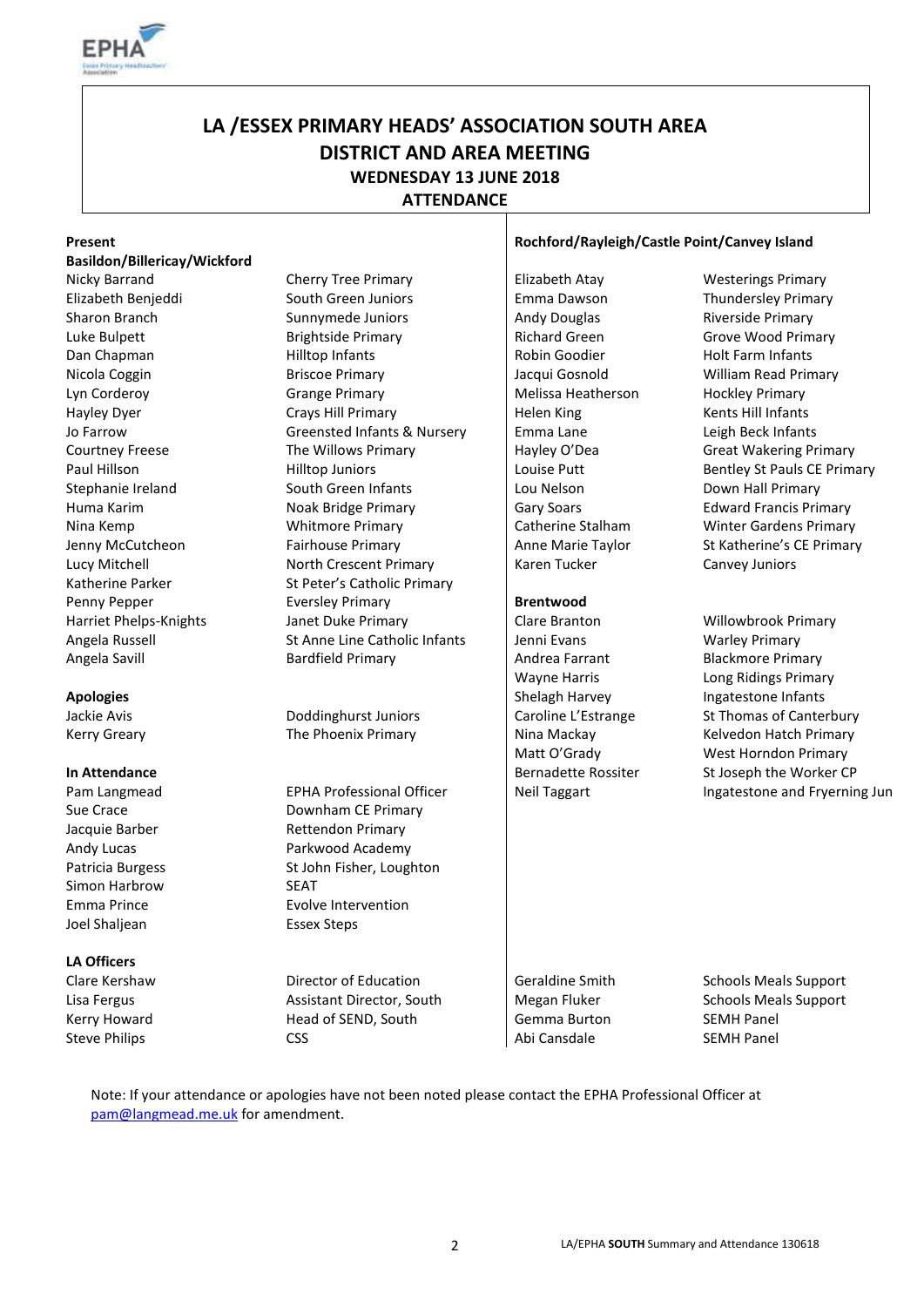

# **SOUTH EPHA AREA MEETING MINUTES 13 June 2018**

# **1. WELCOME**

Nicky Barrand, the South Area Chair welcomed headteachers to the meeting.

#### **Welcome to the following Headteachers:**

Terry Flitman Wickford Infants (Acting summer term before amalgamation to Wickford Primary)

**Farewell to the following Headteachers:** Jacqui Gosnold William Read Primary

#### **2. SOUTH EPHA ANNUAL GENERAL MEETING**

# **a) CHAIR'S REPORT**

Nicky Barrand, Chair of South EPHA, gave the following report.

Before I review the year, some reminders:

- If anyone is prepared to be a mentor to a new HT/acting HT please let Pam know.
- Nicky O'Shaugnessy Social Care asked that anyone having difficulty contacting health visitors lets her know as this is a requirement of the contract between the LA and Virgin Care.
- Also let Nicky know about any 'open' Social Care cases which you believe have or are being closed and you haven't had any formal notification of this.
- We are expecting further changes in 2019 to local government pay structure and bands.
- Please respond to school meals advisory service proposals.

#### **Review of the year**

This year has flown by! I can't believe I am already summarising our year. Another year and another Education Secretary! At least this one was ready to accept that schools have 'cost pressures' and that the National Insurance and Pension Contributions are a big factor. He also acknowledged that the accountability system is flawed and needs to be looked at. He also mentioned the need to support schools more and a possible sabbatical.

I was intrigued by the comment from Stephen Metcalfe earlier this year (MP for South Basildon and East Thurrock) when asked about the poverty in parts of Basildon, that he was happy to help with anything as long as it didn't involve asking for money.

I'm not sure how he expects many of our families and schools to function without it but we are very adept at making things out of nothing.

This could also perhaps apply to places for children; my school has received 186 mid-year admission requests this year so far and admitted approaching 60 of them over the year; you will have gathered we have some mobility issues. I know other colleagues with similar issues.

What else has gone on? The not insignificant amount of work and fear brought about by the GDPR spectre; unfortunately a large amount of that fear created by IGS. For many of us, Pam brought common-sense and calm. GDPR seems to have consumed so much time for many schools this year that I believe pupils have probably suffered, not to mention school staff. On 25<sup>th</sup> May my school was the recipient of a breach; on contacting the school involved (secondary) we were asked what is GDPR, what is a DPO and no they didn't have one and there was no-one in the school at 3.55 p.m. who could deal with the matter. They obviously didn't have access to anything as good as Pam's briefing notes.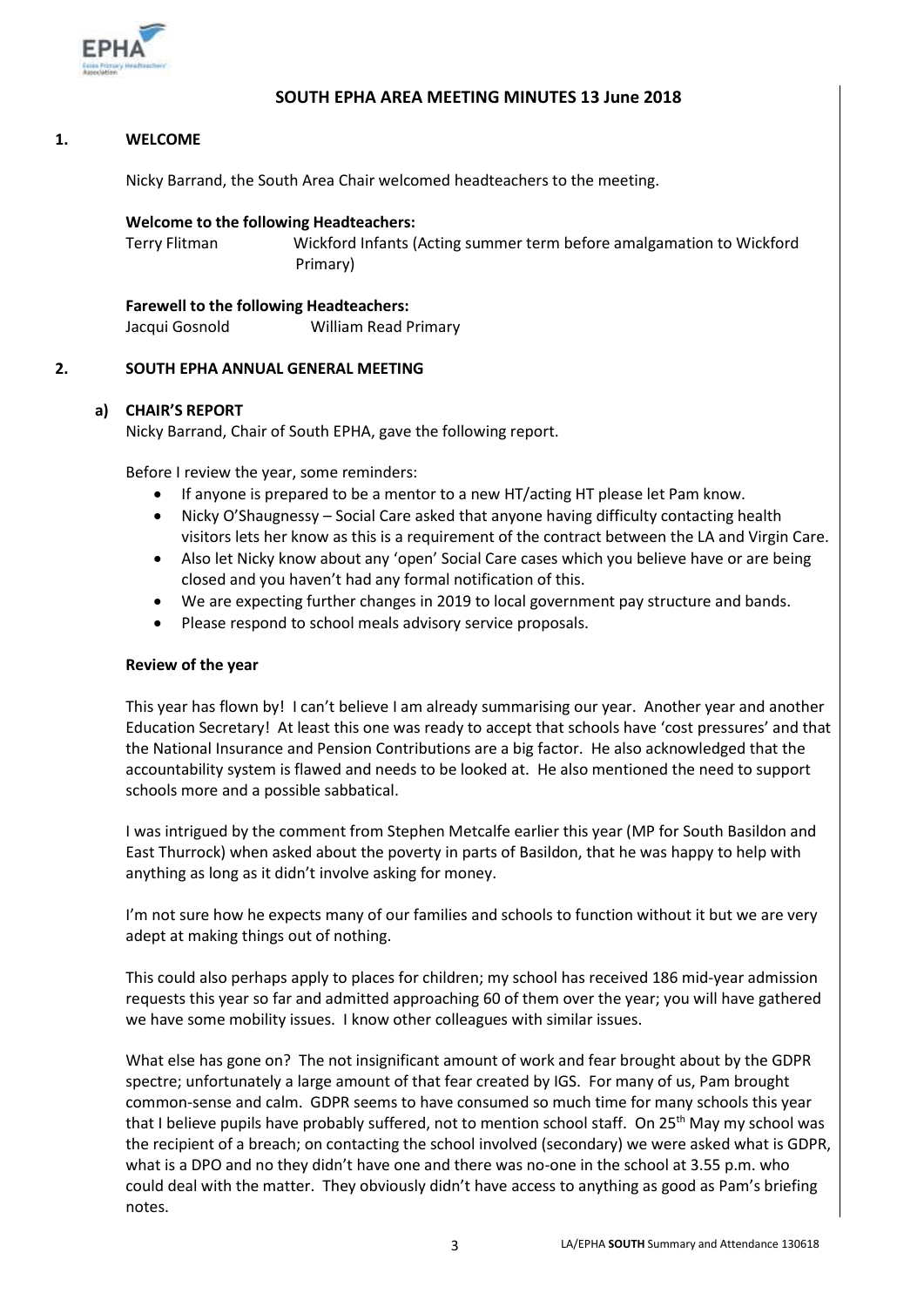

The Local Authority has been busy restructuring and consolidating and everyone's titles now have about 4 separate parts as they all have so much to do. It is an opportune moment to mention the support that Clare Kershaw has given EPHA over the year. She has been brilliant at trying to cut through the rubbish and make things better for schools and her teams have been affected by budget cuts too.

Broadband is another issue that has consumed your EPHA Executive this year. We have been working alongside Clare to make sure we get the best product we can for all schools.

March saw the retirement of Nigel Hookway as the Executive Director and the EPHA leadership have done a brilliant job of covering the meetings ensuring that Heads have a voice.

I am sure the consultations that we have been asked to respond to this year by the DfE are now into double figures. I do hope that they listen to the responses that heads and school staff have made. Please take the time to support these consultations. Sue Baldwin, RSC, urged HTs to respond.

In addition, the many DfE documents and reports issued so far this year have provided a little light reading for that odd moment when I've been at a loose end. I particularly liked the 81 page April 2018 report on School Leadership in England 2010 to 2016: characteristics and trends. The NAHT summary was 1 side of A4! In primary schools, 19% of HTs new to the post in 2013 who were younger than 50 and on a permanent contract left their roles within 3 years!

I must take this opportunity to thank Pam for her tireless work on all our behalves. The workload involved in just the Deputy Head and Headteacher Conferences each year is staggering and the quality of these 2 events matches something on a national scale. She spends hours in sometimes pointless meetings, minute taking, providing baked goods and generally throwing in common sense on some of the more bizarre suggestions. The 'Seven Minute' meetings and checklists and headteacher briefing notes that you produce are a lifeline for most heads. EPHA would not survive without you. I am sure I speak on everyone's behalf here that you are brilliant. So thank you!

### **What is to come?**

Well, having met with Sue Baldwin, the new Regional Schools Commissioner, I think we have a chance of some real change. She listened to Heads and took a very pragmatic approach to trying to help solve issues.

I am sure we will hear more on the following:

- Grammars
- Academies
- Baseline
- National Funding Formula
- Recruitment and Retention
- Mental Health of children and staff

all of which were mentioned last year.

# **My thoughts**

You are amazing! Take a moment to reflect on your year.

Think of everything you have achieved, think of the difference you have made, the child you have made smile, the member of staff that you have helped, the parent you have listened to.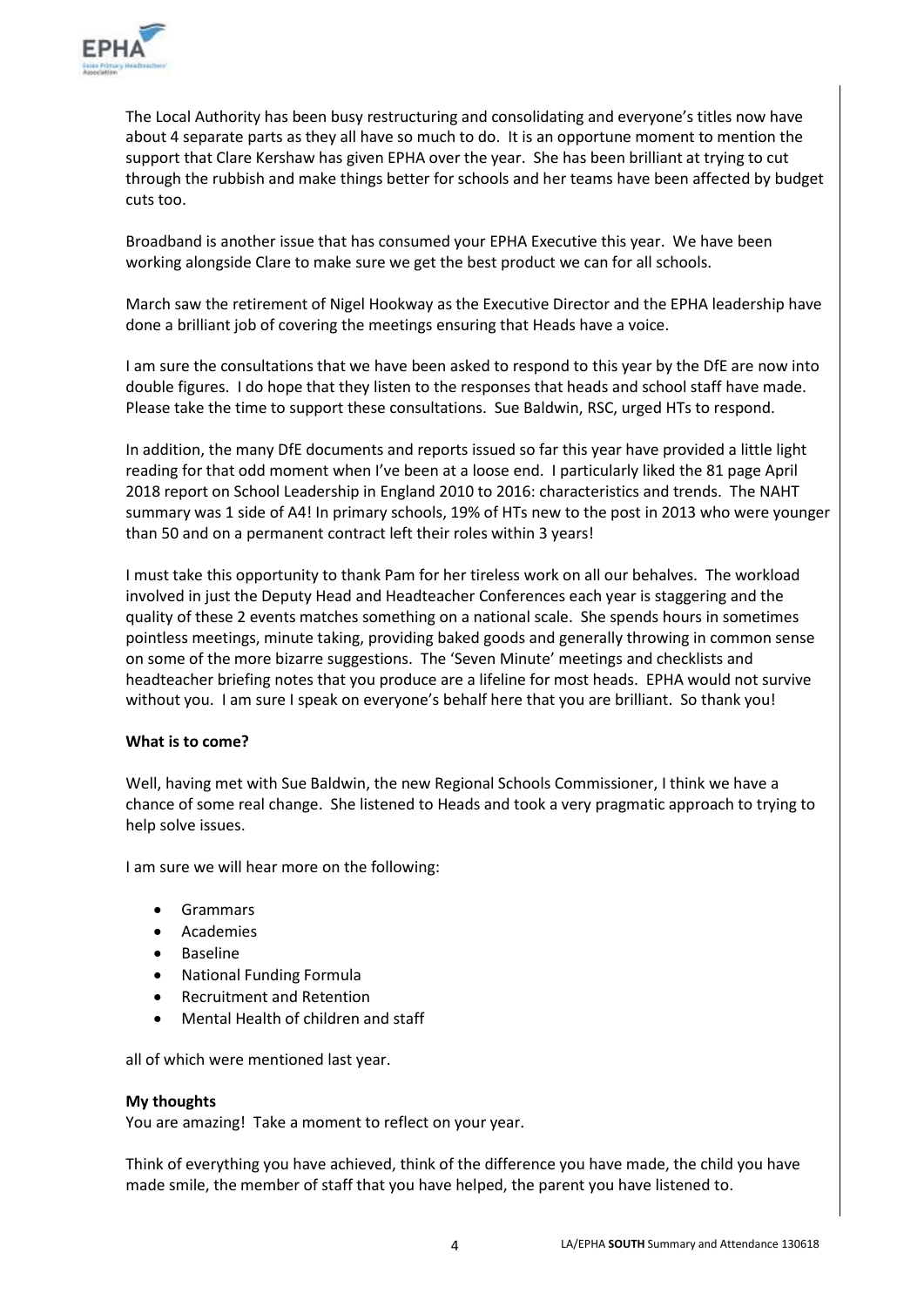

On their behalf, thank you for all that you do; for the hundreds of decisions you make every day for the benefit of the children, families and staff in your schools. For often putting their needs above your own, for keeping them as the focus of your day, for planning and supporting them and for changing those plans when someone needs a little bit more, for caring and sharing that little bit more!

EPHA continues to work on your behalf, representing your views at meetings and driving for better conditions for everyone associated with schools. Your reps do this because they want Headship to be an attractive job, they want teachers to stay in the profession, they want children to make progress. Taking a collective approach will make us strong.

Summer is nearly here. I hope you all have a safe and enjoyable break and take the time to rest and enjoy time with family and friends.

Thank you.

# **b) ELECTION OF OFFICERS AND LOCAL DELIVERY GROUP REPRESENTATIVES**

| Nicky Barrand (Cherry Tree Primary)            |  |
|------------------------------------------------|--|
| Andy Douglas (Riverside Primary)               |  |
| Lyn Corderoy (Grange Primary)                  |  |
| vacancy                                        |  |
| Liz Benjeddi (South Green Juniors)             |  |
| Hayley O'Dea (Great Wakering Primary)          |  |
| Lorna Pigram (St Nicholas CE Primary)          |  |
| Shelagh Harvey (Ingatestone Infants)           |  |
| Karen Tucker (Canvey Juniors)                  |  |
| Emma Dawson (Hadleigh Infants)                 |  |
| Nicky Barrand (Thundersley Primary)            |  |
| Angela Russell (St Anne Line Catholic Infants) |  |
|                                                |  |

The officers and Local Delivery Group representatives were thanked for the hard work that they do on behalf of headteachers in the South Area and for agreeing to continue in their roles or taking on new positions. Lyn Corderoy and Melissa Eades are stepping down from the Executive and they were thanked for their contribution and commitment over many years.

**c) The Summer term EPHA newsletter**, including dates for the 2018/19 school year, was circulated to headteachers at the meeting -these can also be found on the Newsletter page of the EPHA website [www.essexprimaryheads.co.uk.](http://www.essexprimaryheads.co.uk/)

# **d) EPHA Annual Subscription**

Funding for EPHA will be top-sliced from the Delegated Schools Grant. Area meetings will continue to be "free" to all primary headteachers, as will the website, headteacher briefings and advice and support from the Professional Officer.

### **e) Conferences**

Headteachers were reminded that the Deputy Headteachers' conference will be held on Friday 5 October 2018 at the Weston Homes Community Stadium (key note speakers Andrew Hall and Sir John Jones) and next year's annual Headteachers' conference will be held on Friday 22 March 2019 at Stock Brook Country Club (key note speaker, Sir Robert Winston)

The programme and booking form for the Deputy Conference will be posted to schools at the end of June.